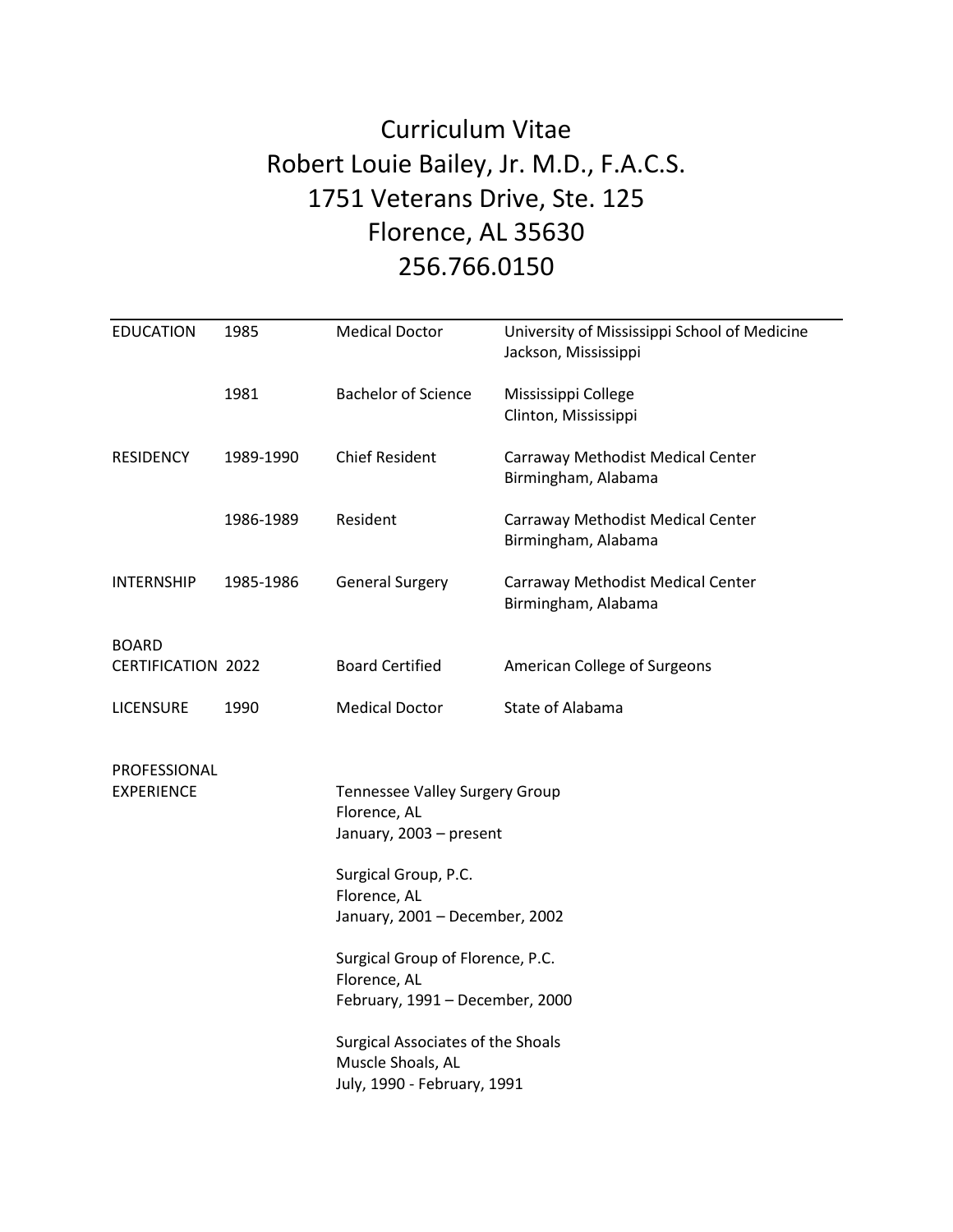| <b>HOSPITAL</b>     |                                                                      |
|---------------------|----------------------------------------------------------------------|
| <b>AFFILIATIONS</b> | North Alabama Medical Center<br>Florence, AL                         |
|                     | Active Staff: December, 2018 - present                               |
|                     | Eliza Coffee Memorial Hospital                                       |
|                     | Florence, AL                                                         |
|                     | Active Staff: July, 1990 - December, 2018                            |
|                     | Helen Keller Hospital                                                |
|                     | Sheffield, AL                                                        |
|                     | Courtesy Staff: July, 1990 - present                                 |
|                     | <b>Shoals Hospital</b>                                               |
|                     | Muscle Shoals, AL                                                    |
|                     | Courtesy Staff: July, 1990 - present                                 |
| PROFESSIONAL        |                                                                      |
| <b>SOCIETIES</b>    | <b>American Medical Association</b>                                  |
|                     | American College of Surgeons, Fellow                                 |
|                     | Southeastern Surgical Congress                                       |
|                     | Southern Medical Association                                         |
|                     | Society of American Gastrointestinal and Endoscopic Surgeons, Fellow |
|                     | Society of Laparoendoscopic Surgeons, Fellow                         |
|                     | Medical Association of the State of Alabama                          |
|                     | Lauderdale County Medical Society                                    |
| <b>HOSPITAL</b>     |                                                                      |
| <b>APPOINTMENTS</b> | Chief of Surgical Division                                           |
|                     | Eliza Coffee Memorial Hospital                                       |
|                     | October, 2006 - December, 2018                                       |
| POSTGRADUATE        |                                                                      |
| <b>COURSES</b>      | <b>Basic Cardiac Life Support</b>                                    |
|                     | <b>Advanced Cardiac Life Support</b>                                 |
|                     | Advanced Trauma Life support                                         |
|                     | <b>ACS</b> - Surgical Critical Care Course                           |
| <b>PUBLICATIONS</b> | Bailey, R.L. and Laws, H.L.                                          |
|                     | "Diagnostic Peritoneal Lavage in Evaluation                          |
|                     | of Acute Abdominal Disease"                                          |
|                     | Southern Medical Journal, 1989                                       |
|                     | Bailey, R.L. and Laws, H.L.                                          |
|                     | "Lymphomas of the Stomach"                                           |
|                     | American Surgeon, 1989                                               |
|                     |                                                                      |